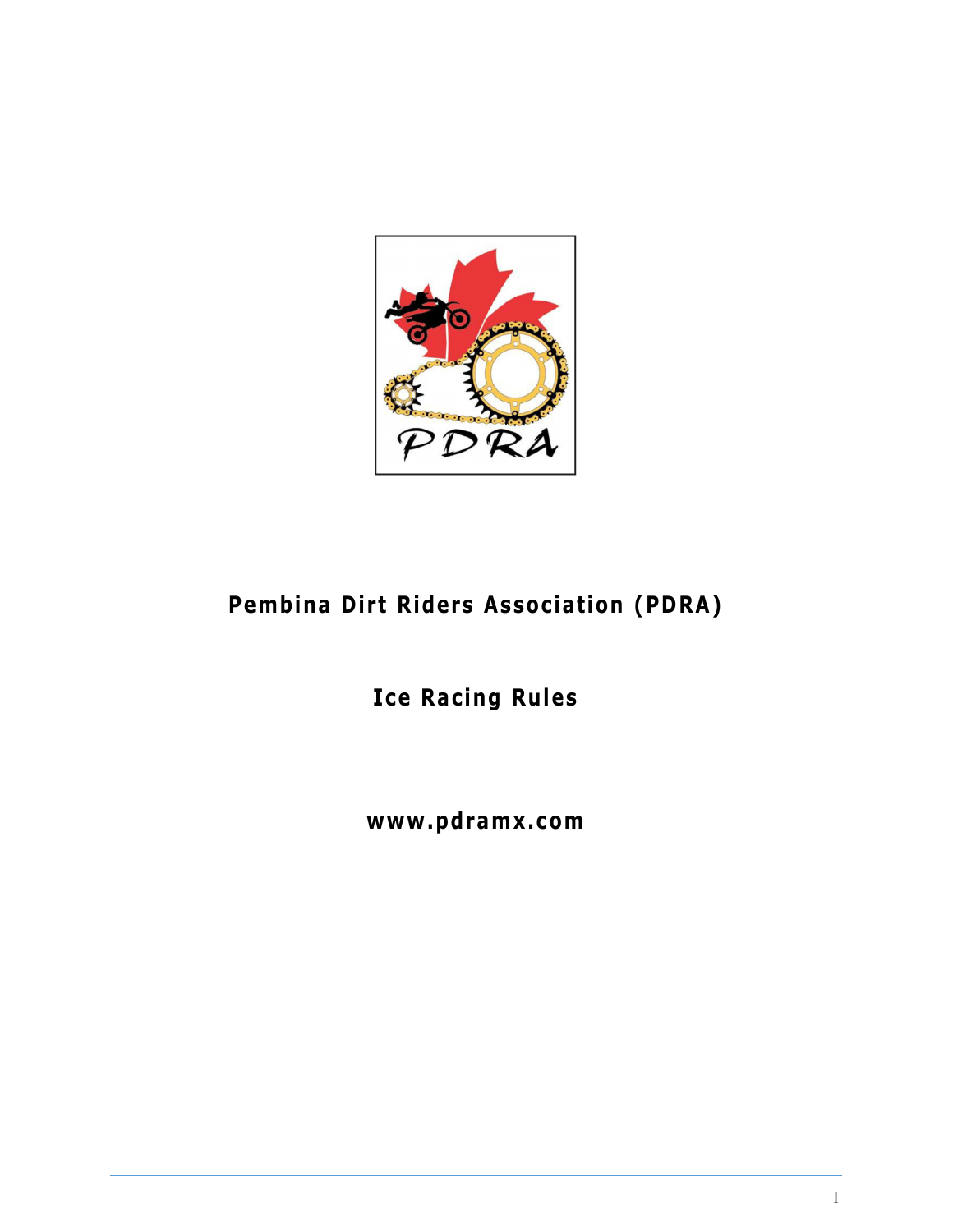#### **RULE BOOK DISCLAIMER**

The rules and or regulations set forth herein are designed to provide for the orderly conduct of ice racing events and to establish minimum acceptable requirements for such events. These rules shall govern the condition of all events, and by participating in these events all participants are deemed to have complied with these rules. NO EXPRESS OR IMPLIED WARRANTY OF SAFETY SHALL RESULT FROM PUBLICATION OF, OR COMPLIANCE WITH THESE RULES AND/OR REGULATIONS. They are intended as a guide for the conduct of the sport and are in no way a guarantee against injury or death to a participant, spectator or official. The PDRA Race Director shall be empowered to permit minor deviations from any of the specifications herein or impose any further restrictions that in his opinion do not alter the mini-mum acceptable requirements. NO EXPRESSED OR IMPLIED WARRANTY OF SAFETY SHALL RESULT FROM SUCH ALTERATION OF SPECIFICATION. Any interpretation or deviation of these rules is left to the discretion of the officials. Their decision is final.

**Any suggestions for rule changes should be made in writing and submitted to the PDRA Secretary. The normal process is to vote on proposed rule changes at the AGM, but changes required for safety may be made at any time by the Executive.**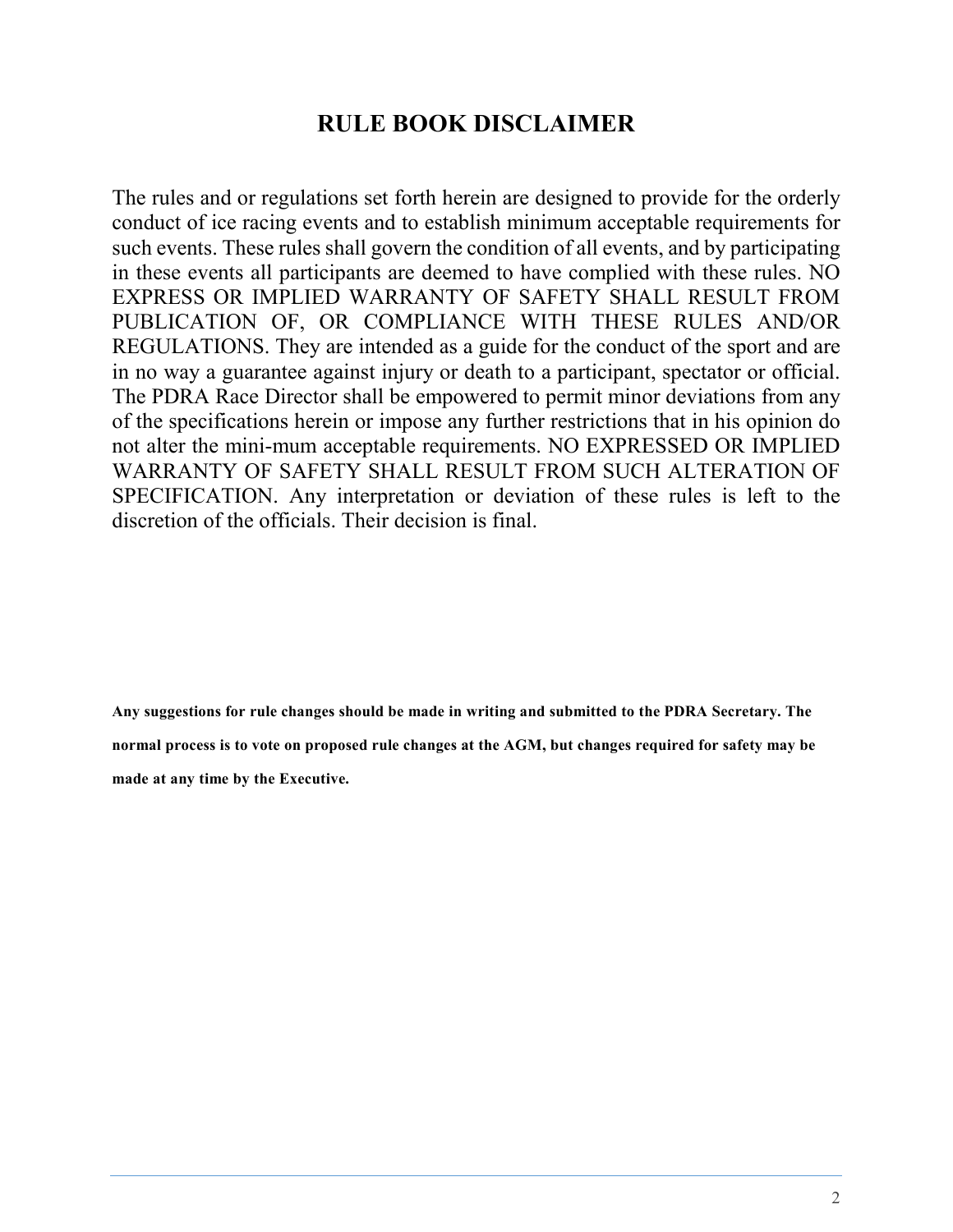#### **FOREWORD**

Welcome to PDRA Endurance Ice Racing Association. PDRA policies, rules and class structures are formulated with fair and equal competition as an overall goal. These rules are available to any individual, and compliance with these rules is the responsibility of each racer. Enforcement of these rules is the responsibility of PDRA designated Race Officials. The PDRA is a Non-Profit organization and makes decisions based on fairness for all, and the wellbeing of the sport of endurance ice racing in Alberta.

Endurance ice racing is dangerous. Every competitor assumes by their participation the responsibility and obligation to assess the safety aspects of the racing facility and individual conditions, and must assume all risks of competition, including injury or death.

These PDRA rules are written to ensure that all riders have the opportunity to compete impartially and as safely as possible in motorcycle ice racing. It is not possible to anticipate every circumstance and cover it in this rulebook; therefore, common sense and a regard for fairness are the fundamental principles in interpretation and enforcement of the rules by PDRA officials. This rulebook is not intended for use as a tool to gain an advantage over another competitor, but is written to serve as a guide for fair and equal competition.

Every club, association, promoter, rider and all other persons participating or in any way connected with any race meet, is bound by the Rules of Competition.

Any supplementary Regulations established by the PDRA for the purpose of implementing, interpreting and enforcing these Competition Rules is deemed to be part of the Rules.

PDRA officials and/or volunteers will not be held liable or responsible for any incidents, accidents, facilities, written reports, press releases or actions. All PDRA officials and/or volunteers will conduct themselves in a safe and professional manner at all times and will not attempt to cause any incidents or accidents.

All PDRA Executives will act in an appropriate and professional manner, PDRA executive members may not be in a position that could jeopardize the wellbeing of the club. Failure to do so will result in suspension or removal from the executive and further discipline that could include banishment from all race events sanctioned by the PDRA.

All parties involved in PDRA Ice Racing events are expected to conduct themselves in a mature and orderly fashion. Riders are responsible for the behavior of their crew, family and pets. Any behavior problems caused by crewmembers, relatives, friends or pets at a PDRA event could result in expulsion from the event to the responsible rider.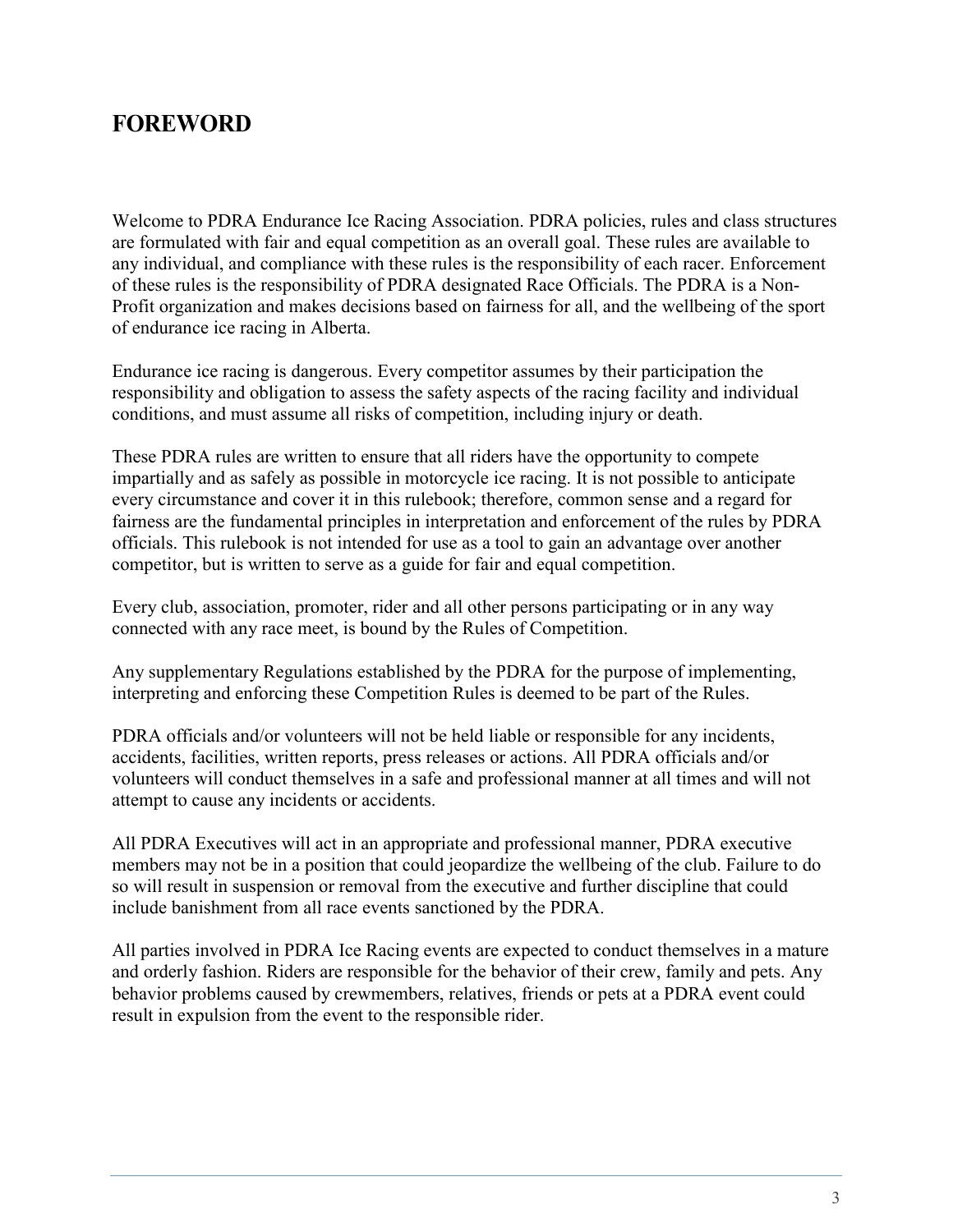### **TABLE OF CONTENTS**

|--|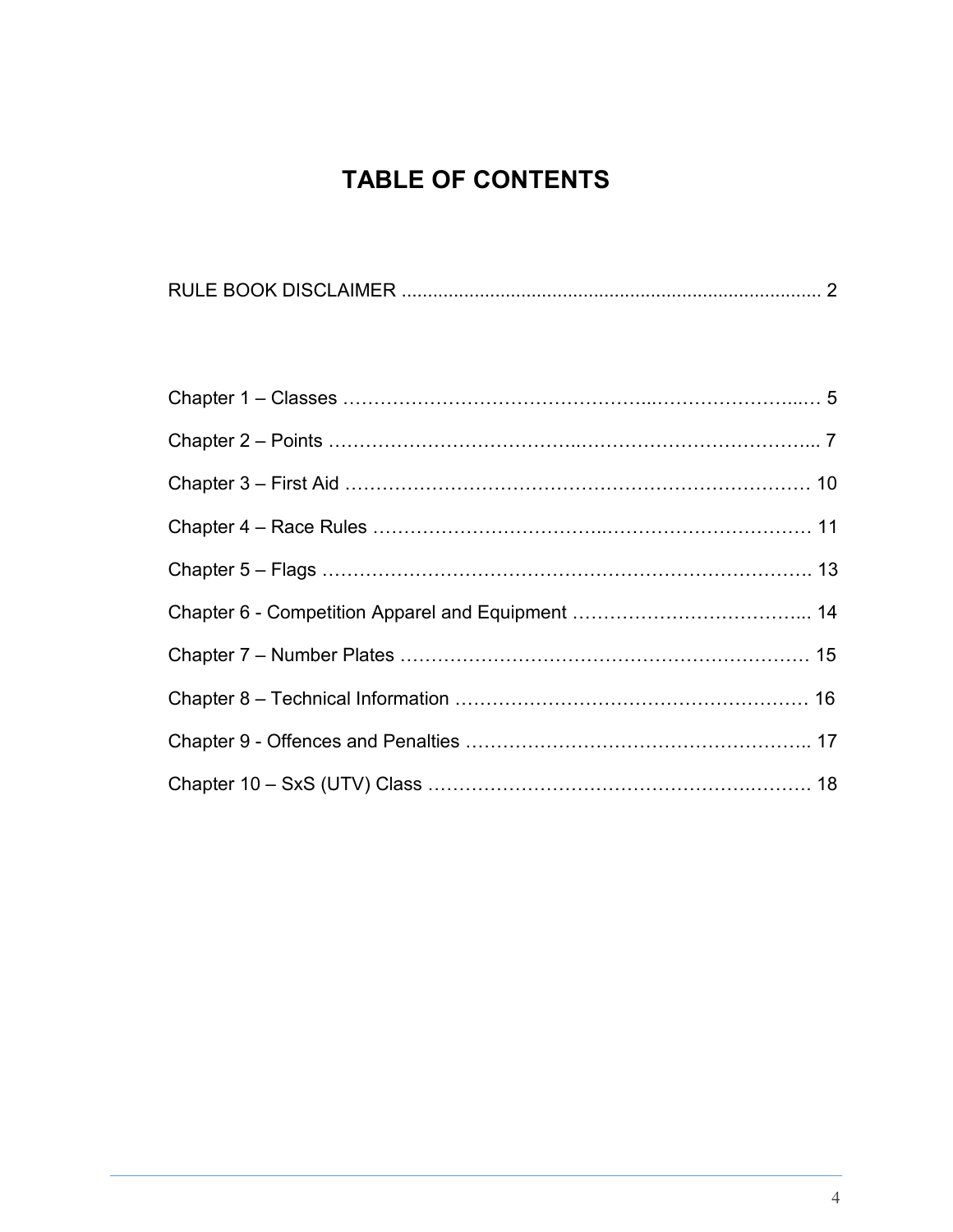### **Chapter 1 - Classes:**

- 1. Bike Pro (*Any cc size, open class, pro riders only*)
- 2. **Bike Novice** (All non pro riders)
- **3. M e t al M eli sh a** *(O pe n to a ll ri de rs )*
- **4. Quad Open**

**\*\*Metal Melisha** Class has two categories:

- 1. The *"Red Eye"* category will race during the daylight hours only at any 24 Hour event.
- 2. The *"Tin Man"* category will race a total of 50% of the total race time at any Endurance Ice Racing event. (Numb Bum excluded).

#### **\*\*Metal Melisha Red Eye Class:**

- For the Numb Bum 24 hour race only and for machines not equipped with head/tail lights.
- The team entered in the red eye class will be allowed to have points awarded to their respective class/team for the PDRA Series.
- It is mandatory that machines/bikes entered in the red eye class have no head light, head light housing/bracket or tail light housing/bracket mounted.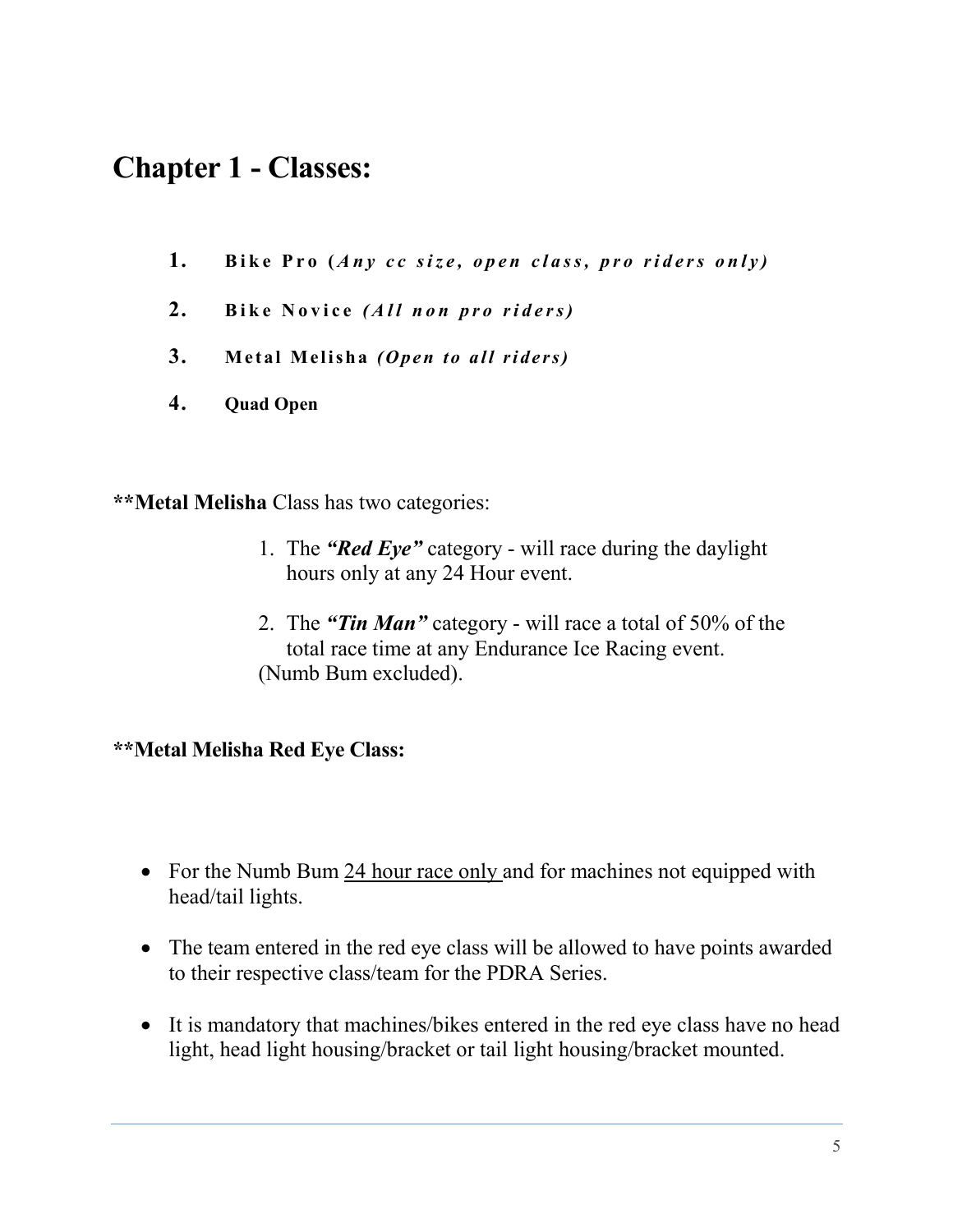- The red eye class is open for quads and bikes and will start off the last row on starting line, Quads on the left and Bikes on the right.
- When daylight is coming to an end, the tower lights will be turned on and the head referee will call all red eye riders to the pit row starting with the leader of the red eye class and so on.
- The following morning, when there is sufficient sunlight to ensure a safe environment, the head ref will then call all red eye riders to the end of pit row, in the order that the last results show (i.e. 1st place will be first to go out, 2nd place will be second to go out, and so on).
- The PDRA Board of Directors reserves the right to move up any riders that show an unfair advantage to the designated class, ultimately resulting in a loss of points.
- A team/rider may ask to be moved down from Pro to Novice, by sending a written request to PDRA Board of Directors no less than 72 hours prior to race.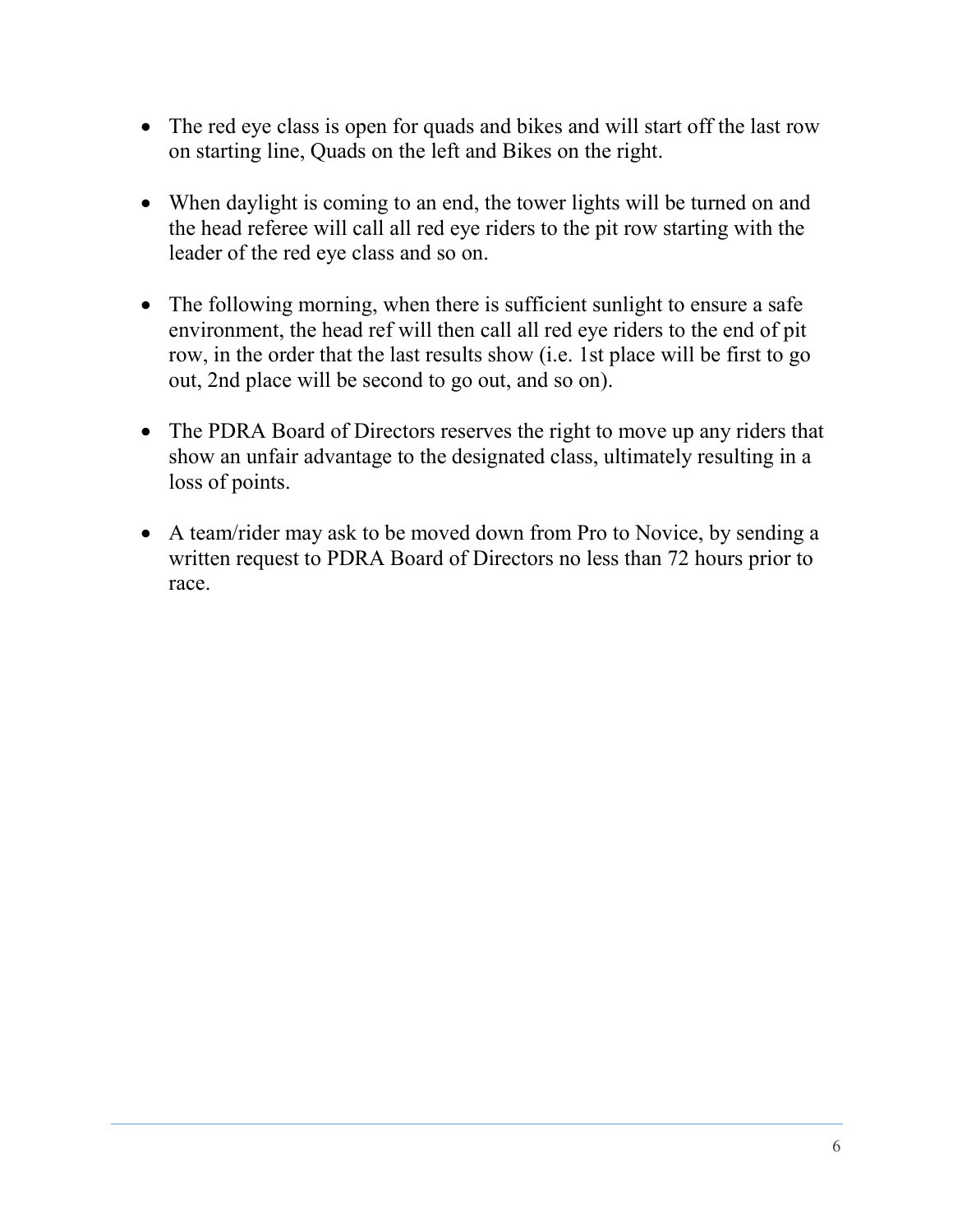### **Chapter 2 – Points:**

A 6 hour race or a 24 hour race \*\* will constitute as one event in the PDRA Series. Points will be based on the following point schedule:

|               | $1st$ 25 points    | $11^{th}$            | 10             | points |
|---------------|--------------------|----------------------|----------------|--------|
|               | $2nd$ 22 points    | $12^{th}$ -          | 9              | points |
| $3^{rd}$ - 20 | points             | $13^{th}$ -          | 8              | points |
|               | $4th$ - 18 points  | $14^{th}$ -          | 7              | points |
|               | $5th$ - 16 points  | $1.5$ <sup>th-</sup> | 6              | points |
|               | $6th$ - 15 points  | $16^{th}$ -          | 5              | points |
|               | $7th$ - 14 points  | $17^{th}$ -          | 4              | points |
|               | $8th$ - 13 points  | $18^{th}$            | 3              | points |
| $9^{th}$ - 12 | points             | $19^{th}$ -          | $\mathfrak{D}$ | points |
|               | $10th - 11$ points | $20^{th}$ -          | 1              | points |

- $\Box$  \*\* For the Numb-Bum ice race, points will be doubled and will include all classes excluding the red-eye class.
	- Points earned at each event will only be tallied to class and numbers displayed on the machine raced at the particular event. *(Your points will not be added if you enter a different numbers at any other race.)*
	- Any riders, Quad or Bike, moving from class to class will be unable to carry or transfer points to their new class (*exception is given to riders in the Red eye class at the Numb Bum 24hr who will have these points awarded to their respective class*).
	- *Riders must pay additional entry fees to ride for more than one team/class during any given event.*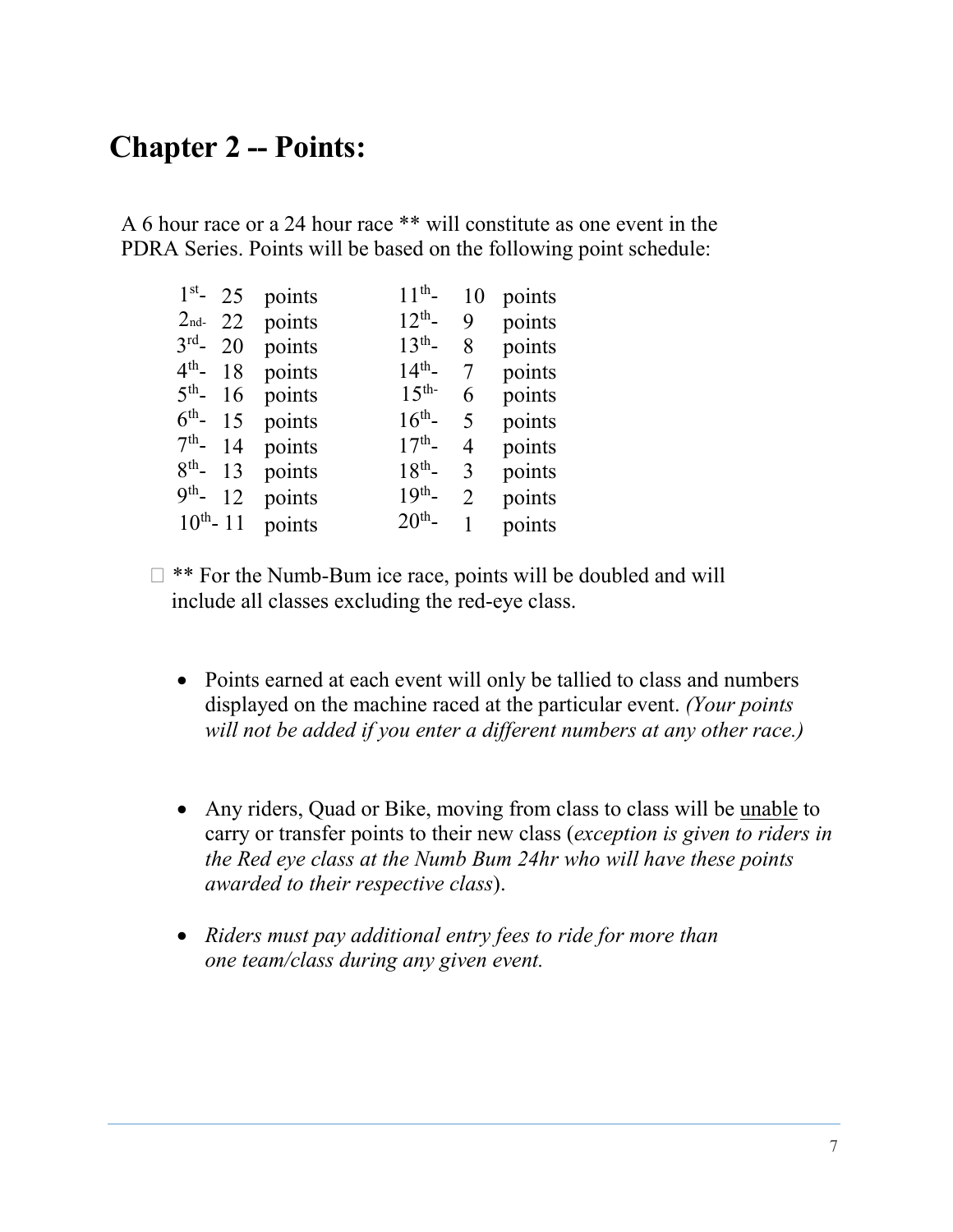- Team captains are responsible for ensuring that all their team riders and pit crew members have filed completed waiver forms with the registration office of the ice race.
- The team number must be stated when the team registers. All participants must sign a waiver form and must attend riders meeting (as special safety instructions may be transmitted to riders) prior to participating in the race.
- All participants must sign a waiver form and must attend riders meeting (as special safety instructions may be transmitted to riders) prior to participating in the ice race.
- Waiver forms will be provided at registration. Late waiver forms for additional team members may be accepted at the registration office the day of the event and must be presented and paid to sign-in or ref.
- No motorcycles or quads on the track prior to on-site registration check and technical inspection at designated place is completed.
- Practice at other than the specified times may result in the team being asked to withdraw from the race.
- No one except riders officially entered may ride or practice on any portion of the course the day of the event.
- The event organizers will not tolerate any unnecessary discharge of oil, coolant or any other type of environmental hazard in the pits or anywhere on site. There must be one Referee and one Track Marshall at each event.
- There must be one Referee and one Track Marshall at each event. Neither the Referee nor the Track Marshall can compete at the event they are officiating.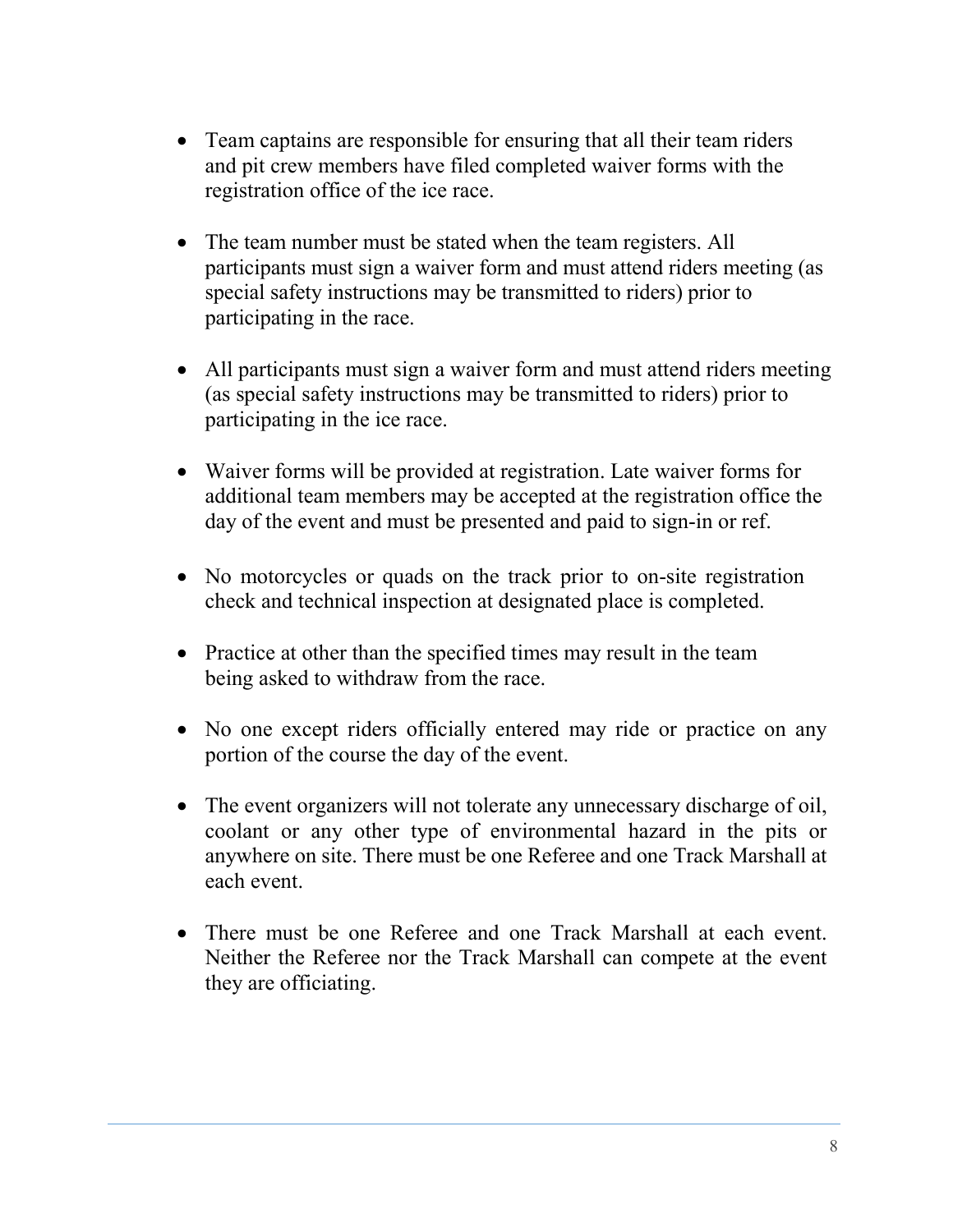- At no time during an event shall anyone disturb or distract the lap scoring and results people.
- Riders must use first gear only and slowest speed (Max 5 mph) in pit row.
- The sweeper brush and snow plow vehicles have the right of way.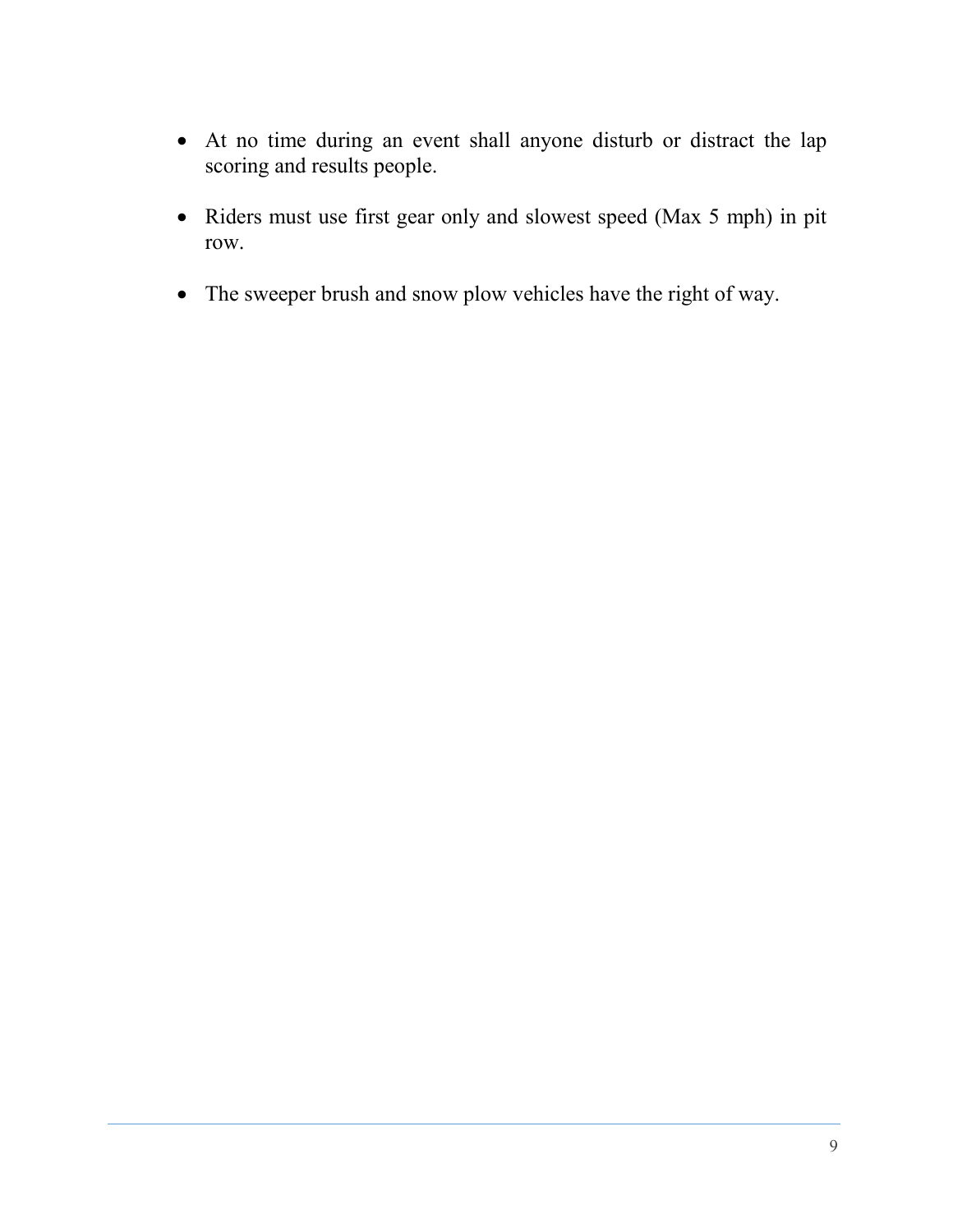## **Chapter 3 – First Aid:**

- An ambulance is defined as a vehicle equipped to comply with respective provincial standards for ambulance.
- The referee or track Marshall shall not allow practice or racing to start unless the ambulance and attendant are in place.
- In the event of an on-track accident resulting in apparent indications of concussion or other undetermined head injury, including temporary unconsciousness, headache, dizziness, nausea, or temporary memory loss, the involved rider shall be suspended from further competition for the remainder of the event.
- The fee for any ambulance including air ambulance trip to the nearest hospital shall be the responsibility of the injured party.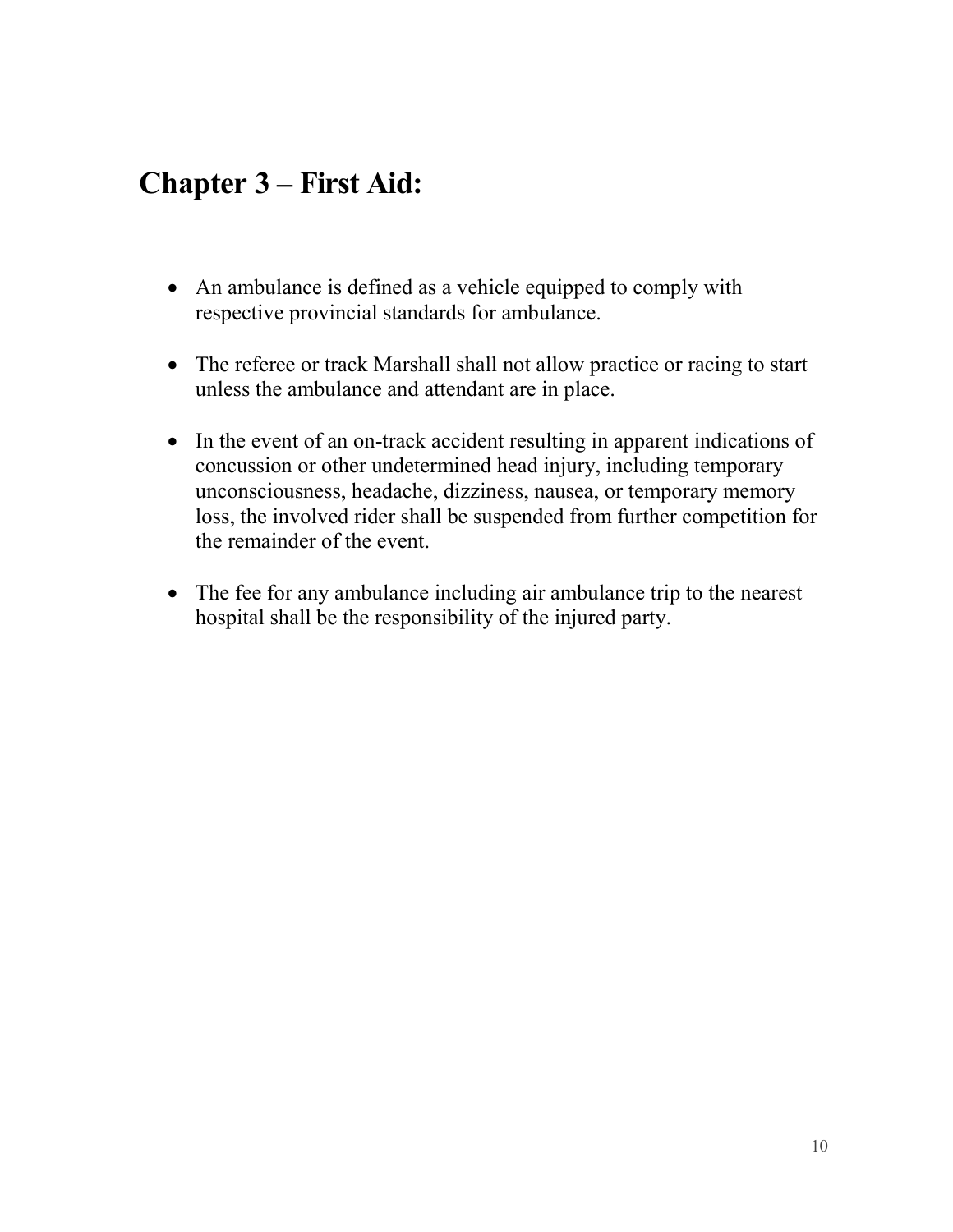## **Chapter 4 – Race Rules**

- Riders must use the same motorcycle for parade or sighting lap as the race.
- Dead Bike Rule: The Referee/Track Marshall must give approval for a back-up motorcycle/quad to be substituted because of mechanical problems with the original motorcycle/quad.
- No repairs will be allowed on any portion of the track.
- Machine must be a minimum of 20 feet off the track to performed any repair or receive assistance (excluding ref and emergency personnel).
- The team shall be penalized 1 hour at a 6 hour race (or less) and 2 hours at a 12 to 24 hour race for any machine substitution (replacement) if a team does 2 machine replacement they get penalize twice and so on.
- The substituted machine must display the proper and corresponding numbers and back grounds to witch the points will be awarded prior to be allowed back to race.
- The cut off time for any race is according to the time frame and no one will be allowed to start a new lap past this set time.
- Every team that crosses the finish line before the cut off time is entitled to finish the lap.
- In the event of a tie, the final time will decide the tie breaker.
- In the event a team's DNF's, the team must have completed at least  $1/2$ (50%) of the number of laps of the winning machine in its class to receive points.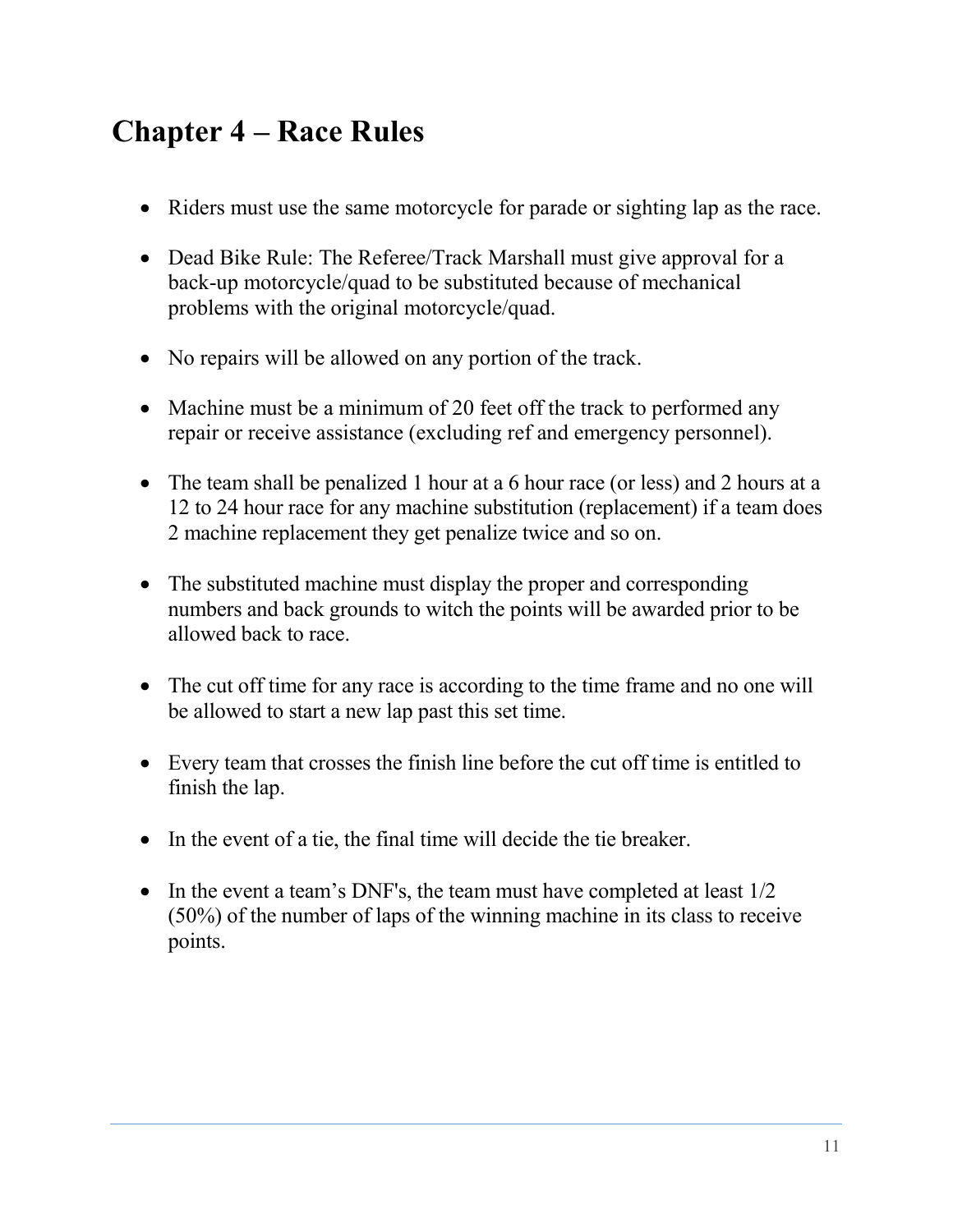- If in the referee's opinion, it is necessary to stop an event after at least 50% of the total time has been covered, the race may be considered completed.
- Riders will be scored according to their position on the lap preceding the one during which they were red flagged. If race is stopped before 50% of total time is completed, it is considered an incomplete race. At the referee's discretion, the event may be resumed.
- First time riders must attach a fluorescent tape "X" on the back of their helmet.
- No riders shall be refueling a machine on any other location then on designated pit row within reach of at least one fire extinguisher.
- The Referee/Track Marshall has the right to remove any team from the event if their machine is lacking in traction and control, causing a safety concern to other riders, teams and spectators.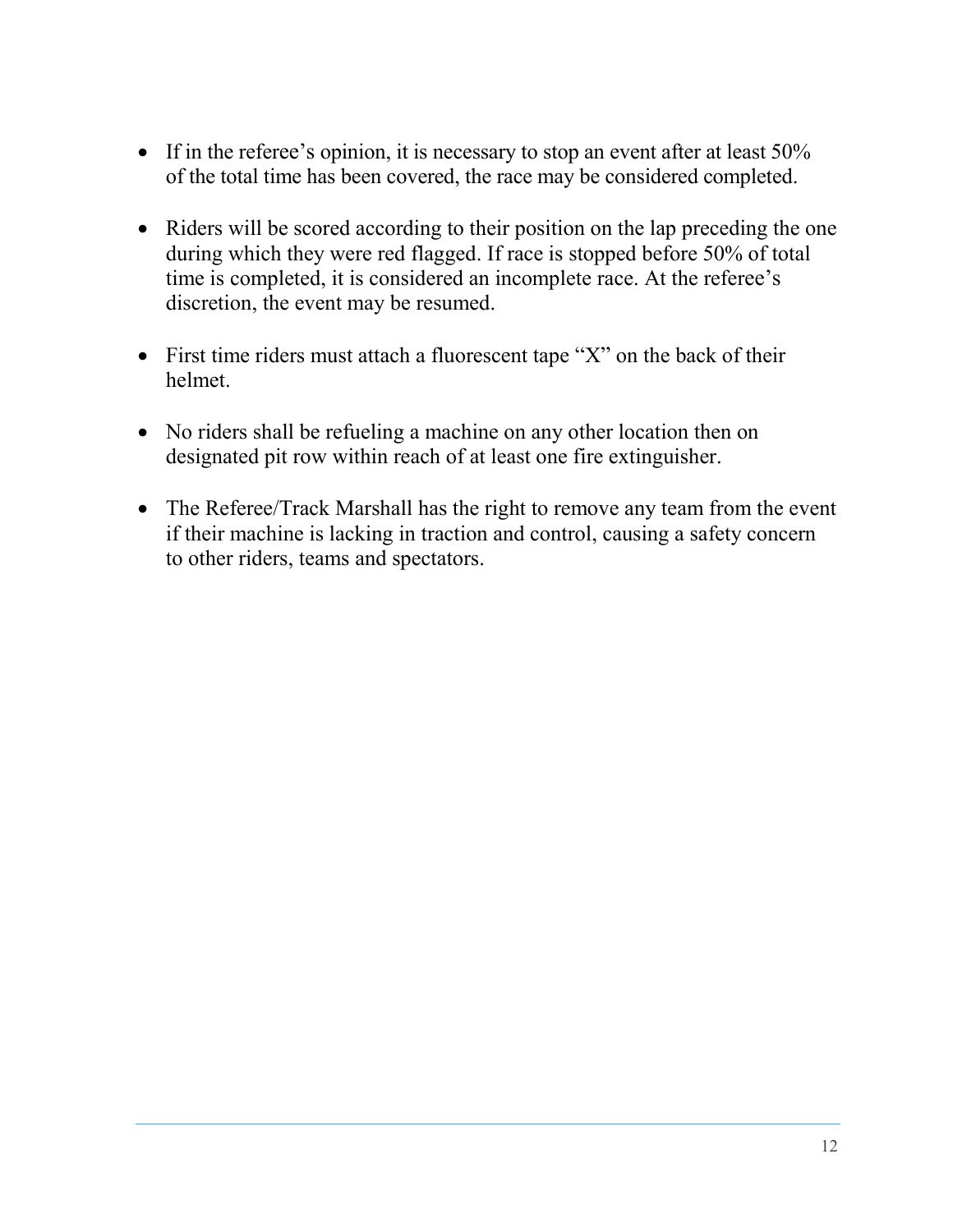# **Chapter 5 – Flags:**

- **Red** = Stopping the race for any emergency situation
- **Black** = Rider must report to the Referee immediately
- White  $=$  Last Lap
- **Blue** = The rider must let the faster/following rider pass in front
- **Yellow** = Caution no passing
- **Red Cross** = Use extreme caution, no passing, use first gear when passing emergency personnel
- **Checkered** = End of race, waved for overall winner only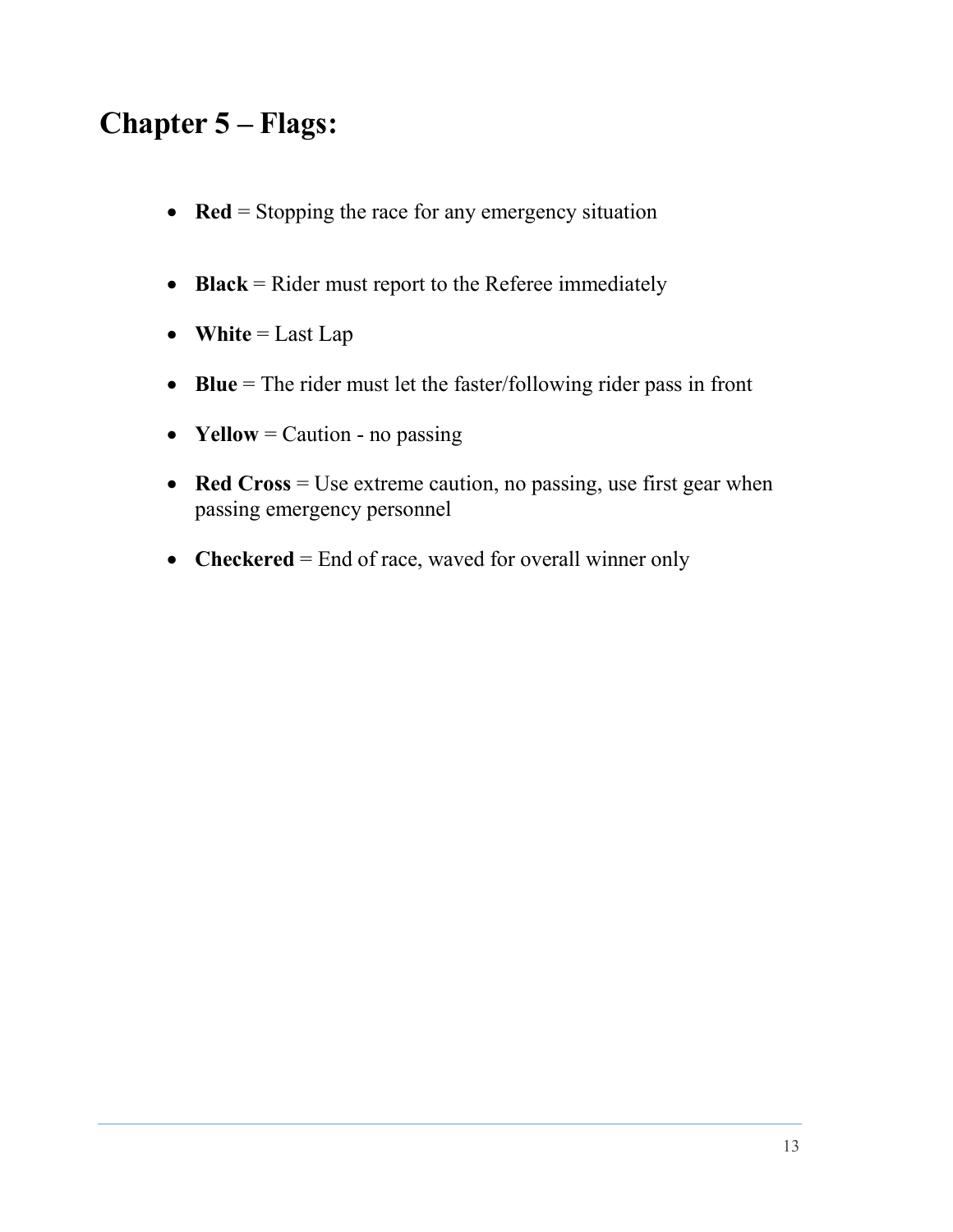## **Chapter 6 - Competition Apparel and Equipment:**

- A helmet must be worn during all competition and practice.
- Helmets must be certified by the manufacturer to meet or exceed the Department of Transportation (DOT) FMVSS - 218.
- Eye protection goggles or face shield must be worn at all times including practice.
- Protective pants of leather or other durable material must be worn in all competition.
- "Bark busters" or grips must cover the handle bar ends and be in good condition.
- A TETHER SWITCH IS **MANDATORY** FOR ALL MACHINES.

• **WHEEL GUARDS ARE MANDATORY ON THE FRONT AND REAR WHEEL IN ALL MOTORCYCLE CLASSES IN ANY GIVEN RACE OR PRACTICE AND MUST BE SECURED PROPERLY. BE SURE TO BRING SPARE PARTS AND TOOLS TO MAKE NECESSARY REPAIRS IN THE EVENT OF DAMAGE TO A WHEEL GUARDS AS YOU WILL NOT BE PERMITTED TO RUN WITHOUT GUARDS SECURELY AND SAFELY IN PLACE ON EITHER WHEEL.**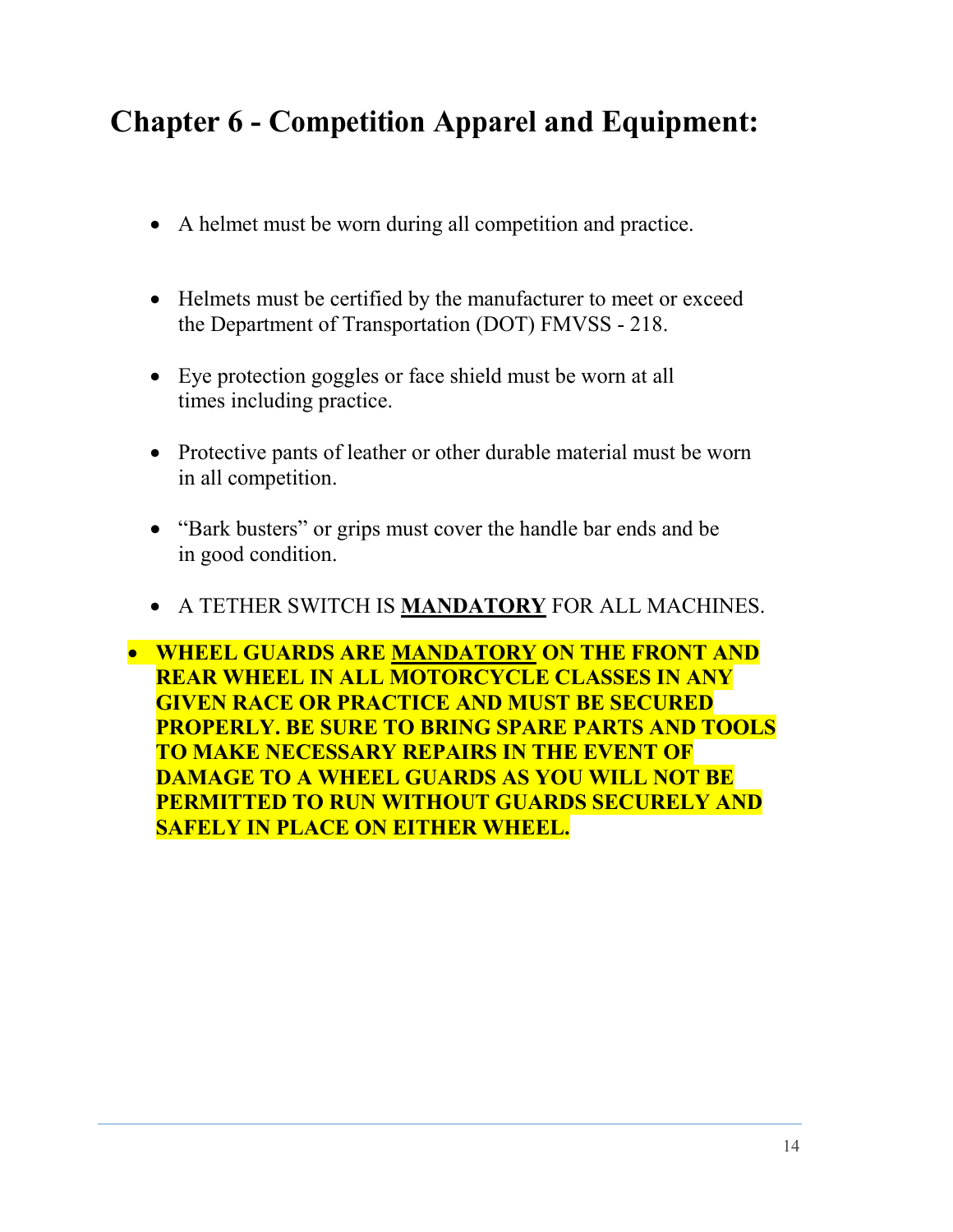## **Chapter 7 – Number Plates:**

Number plate background colors is mandatory for all classes as follows:

- **Bike Pro Class: White numbers on black backgrounds**
- **Bike Novice Class: Black numbers on white backgrounds**
- **Metal Melisha Class: Black numbers on yellow backgrounds (No front number plate and no headlight)**
- **Quad Open: White numbers on black backgrounds**
- The promoter or referee reserves the right to withdraw any machine that does not have proper number plate configuration without riders being refunded or points or prizes being awarded.
- Number plate must be mounted on the both sides of machine and be clearly visible when rider is on machine.
- The standard motocross side plate is acceptable.
- The number plate on the fender of ATV's/Quads is not acceptable and should be mounted in a similar fashion as the motorcycles.
- Numbers on the plate must be a minimum of 6 inches high.
- Be sure to have extra number plates as they do get broken off.
- You are responsible for keeping your number plate on your machine at all times - no number plate, no lap score. (*Digital lap count may be interrupted during race and manual lap count has to take over*)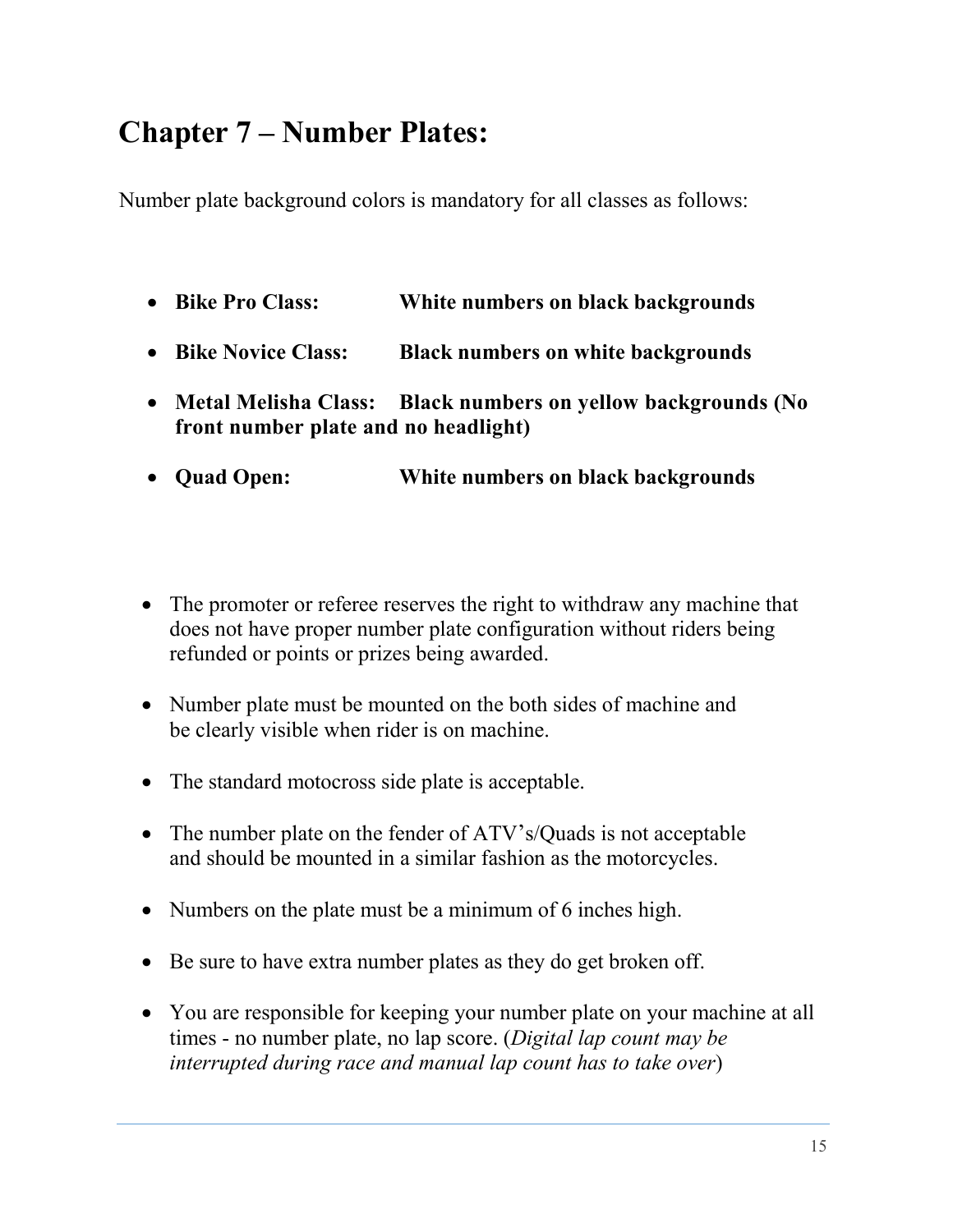# **Chapter 8 – Technical Information:**

- Auxiliary fuel tanks/approved containers are to be plumbed into the fuel system of the machine for all endurance races.
- Please note that the Auxiliary fuel tanks/approved containers need to be fastened to the machine in a manner that is safe and secure.
- Headlight (24 hour race only)
- Tail Light (24 hour race only). A fixed operational tail light for motorcycles and ATV's is mandatory at the Numb Bum 24 hour race. For added safety a clip-on style flasher light may be used on the rider.
- Maximum stud protrusion  $1/2$  inch (13mm).
- No snowmobile cleats or picks.
- Fuel system integrity no fuel leaks.
- No loose or missing spokes.
- No sharp edges.
- No pieces which may fall off (ie. exhaust, etc.).
- No oil leaks
- Ball-ended levers on both clutch and front brake
- Two fire extinguishers per team located in there pit area.
- Nerf bars and/or floorboards are mandatory on all ATV's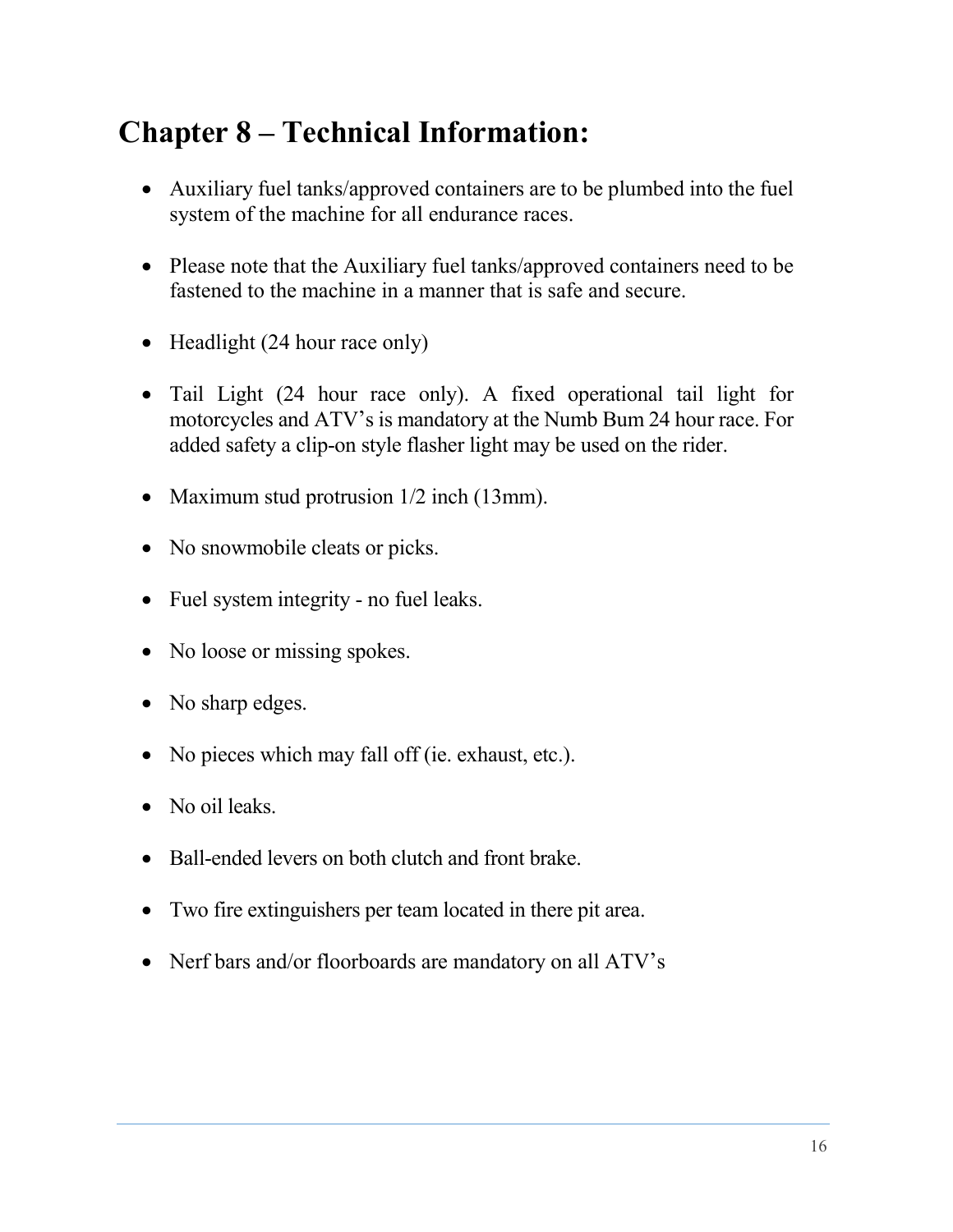## **Chapter 9 - Offences and Penalties:**

- The following offenses will be subject to disciplinary action by the Referee/ Track Marshall and/or the PDRA.
- The Referee/Track Marshall shall have the absolute authority and his/her decision shall be final.
- An attack (physical or verbal) on a PDRA official and/or engaging in a fight. This includes any person who attacks or is involved in a confrontation anywhere on the premises prior to, during or after a race. There will be no maximum fine or suspension for this offense.
- Failure to re-enter the track at a point as close as practical to the point at which the rider left the track and is considered an unfair advantage.
- Failure to yield to on-coming traffic when re-entering the track from pit row. Failure to immediately respond to a black flag or other signals from the Referee/Track Marshall or PDRA officials.
- Determination of offenses will be at the sole discretion of the event Referee. Failure to attend riders meeting.
- Riding at any time against the normal direction of travel.
- Under no circumstance may anyone ride a machine in the wrong direction on the track. For this offence, the referee may suspend a rider for the event.
- Riding at any time in such a manner as to endanger the life or limb of other riders, officials or public.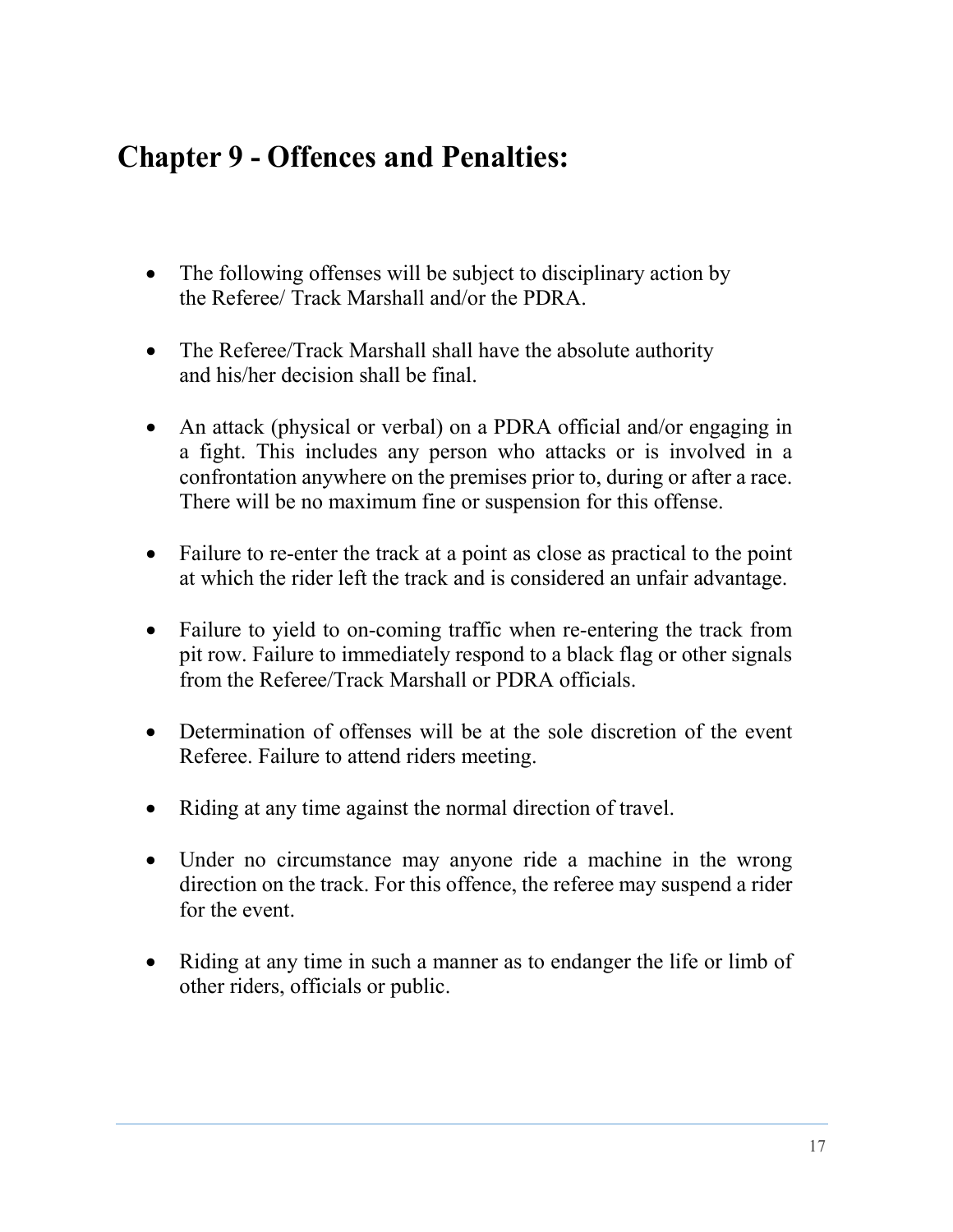- A competitor who rides in way that endangers officials, other riders or the public will be subject to immediate disqualification. Riding while under the influence of drugs and alcohol.
- All protests must be put in writing and presented to the Referee or Track Marshall.

The list is provided as a rulebook to licensed competitors but does not restrict the PDRA from invoking penalties for other actions detrimental to the sport which are not specifically stated herein.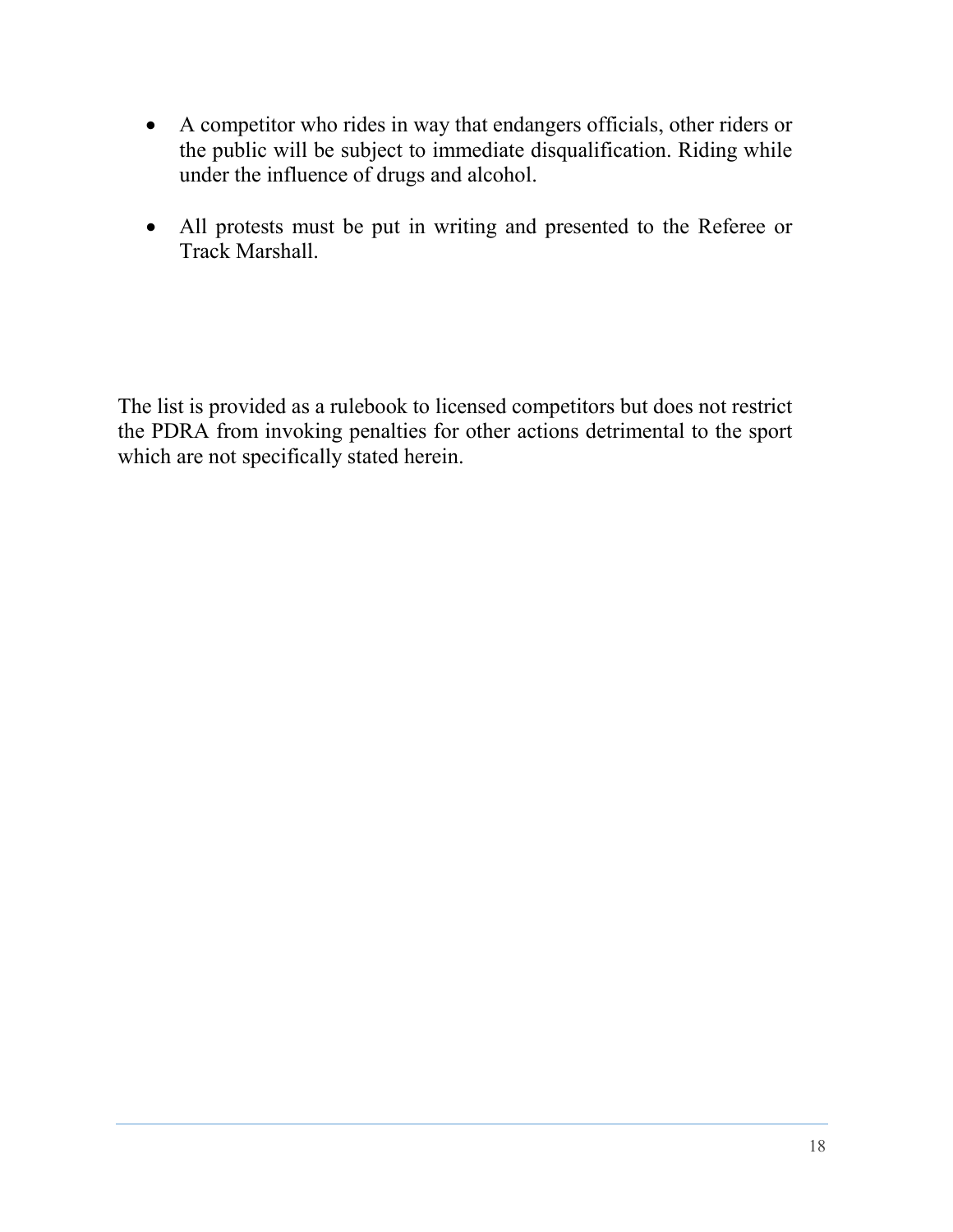# **Chapter 10 – SxS (UTV) Class:**

- No track cutting. Stay between banks.
- No travelling in the opposite direction on the track
- Do not step out of your UTV while on the track
- Only refuel in the pits
- Teams pit area must have two fire extinguishers.
- Driver substitutions in the pit area only
- Good sportsmanship is required at all times.
- No verbal or physical abuse is tolerated.

#### **Race Numbers**

• UTV`s must have race numbers visible from both sides and rear with 8`standard numbers.

#### **Drivers and co-pilots must:**

- Wear helmets
- Wear eye protection
- Have a CMRC license
- Register for the race
- Attend a rides meeting

#### **Stud less (rubber tire) UTV`s must have the following:**

• Rubber tires with no studs